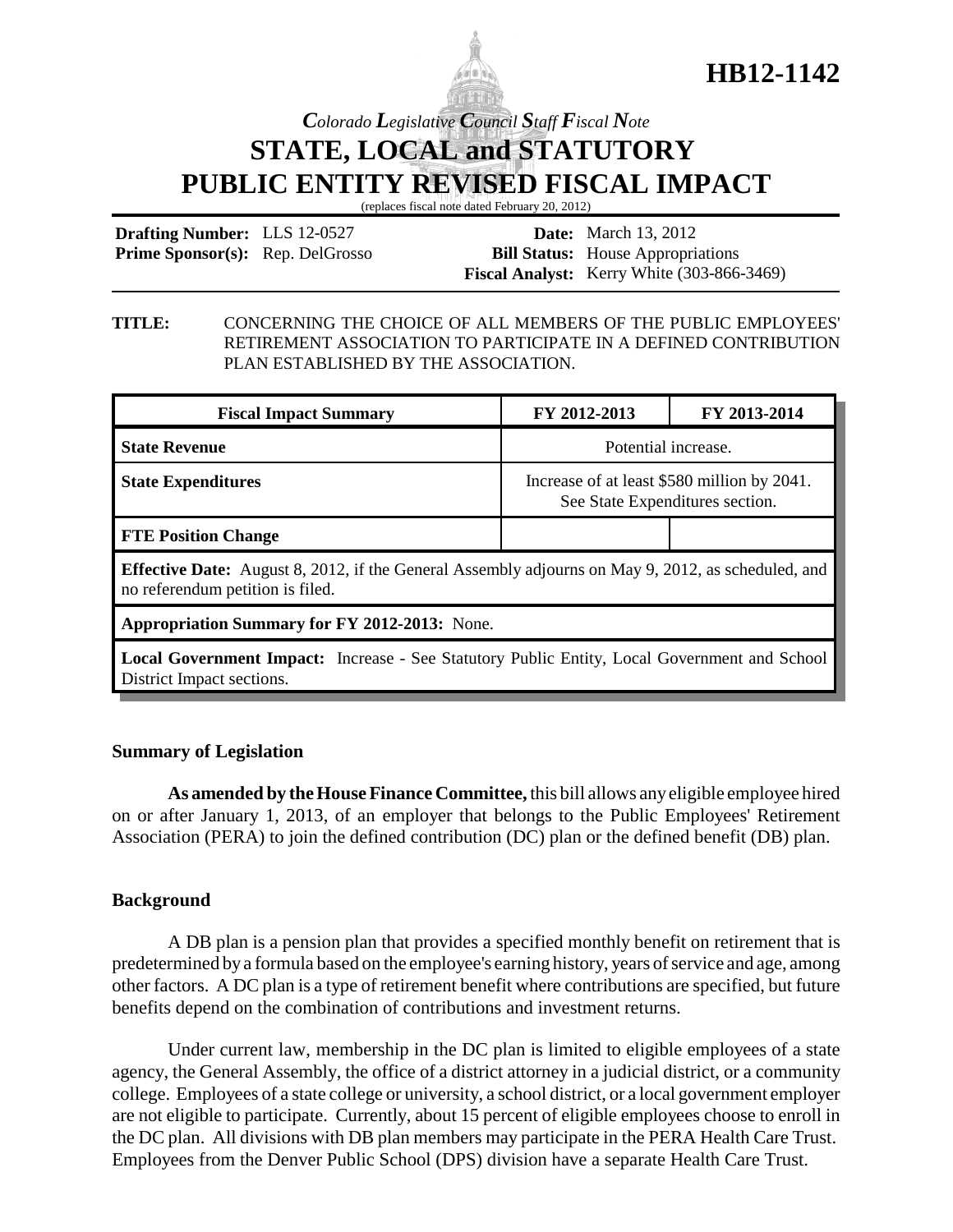March 13, 2012

# Page 2 **HB12-1142**

#### **State Revenue**

By allowing more individuals to join the DC plan, state revenue could increase. Because DC plan participants are not subject to the same fixed benefit payments as participants of the DB plan, they have greater flexibility in choosing the timing and amount of benefit payments. Colorado law provides tax exclusions for a certain amount of pension or annuity income, depending on the person's age and other factors. To the extent that a person chooses to withdraw more than his or her tax exclusion amount, more income is subject to state income tax and state revenue will increase. As it is not possible to determine how many persons this situation will apply to, no increase in the amount of state revenue has been estimated.

#### **Statutory Public Entity Impact**

Overall, this bill increases unfunded liabilities in the division and health care trusts, and could increase costs to provide disability, survivorship and retiree health care coverage risk for DC plan participants in each of the divisions.

*Division trusts.* This bill will increase unfunded liabilities in each of the PERA division trusts, except for the judicial division. Based on the funding status for each division as of 2010 and the assumption that 15 percent of all new employees will choose the DC plan, these changes are shown in Table 1. It should be noted that these changes are shown over a 30 year amortization period in 2010 dollars. Because it is possible that a greater number of employees may choose to enroll in the DC plan than assumed in this fiscal note, these numbers are presented as the minimum anticipated change.

| Table 1. Changes to PERA Trusts Under HB12-1142 as of 2041 |                                                                 |  |  |
|------------------------------------------------------------|-----------------------------------------------------------------|--|--|
| <b>PERA Trust Divisions</b>                                | <b>Change in Unfunded Accrued</b><br><b>Actuarial Liability</b> |  |  |
| State                                                      | at least \$580 million                                          |  |  |
| <b>Schools</b>                                             | at least 5.7 billion                                            |  |  |
| Denver Public Schools                                      | at least 239 million                                            |  |  |
| Local Government                                           | at least 80 million                                             |  |  |
| <b>TOTAL</b>                                               | at least \$6.6 billion                                          |  |  |

*Health care trusts.* This bill will increase unfunded liabilities in the PERA Health Care Trust Fund by \$290 million and by \$22 million in the Denver Public Schools (DPS) Health Care Trust Fund as of 2041. Based on the funding status for each health care trust as of 2010 and the assumption that 15 percent of all new employees will choose the DC plan, these changes are shown in Table 2.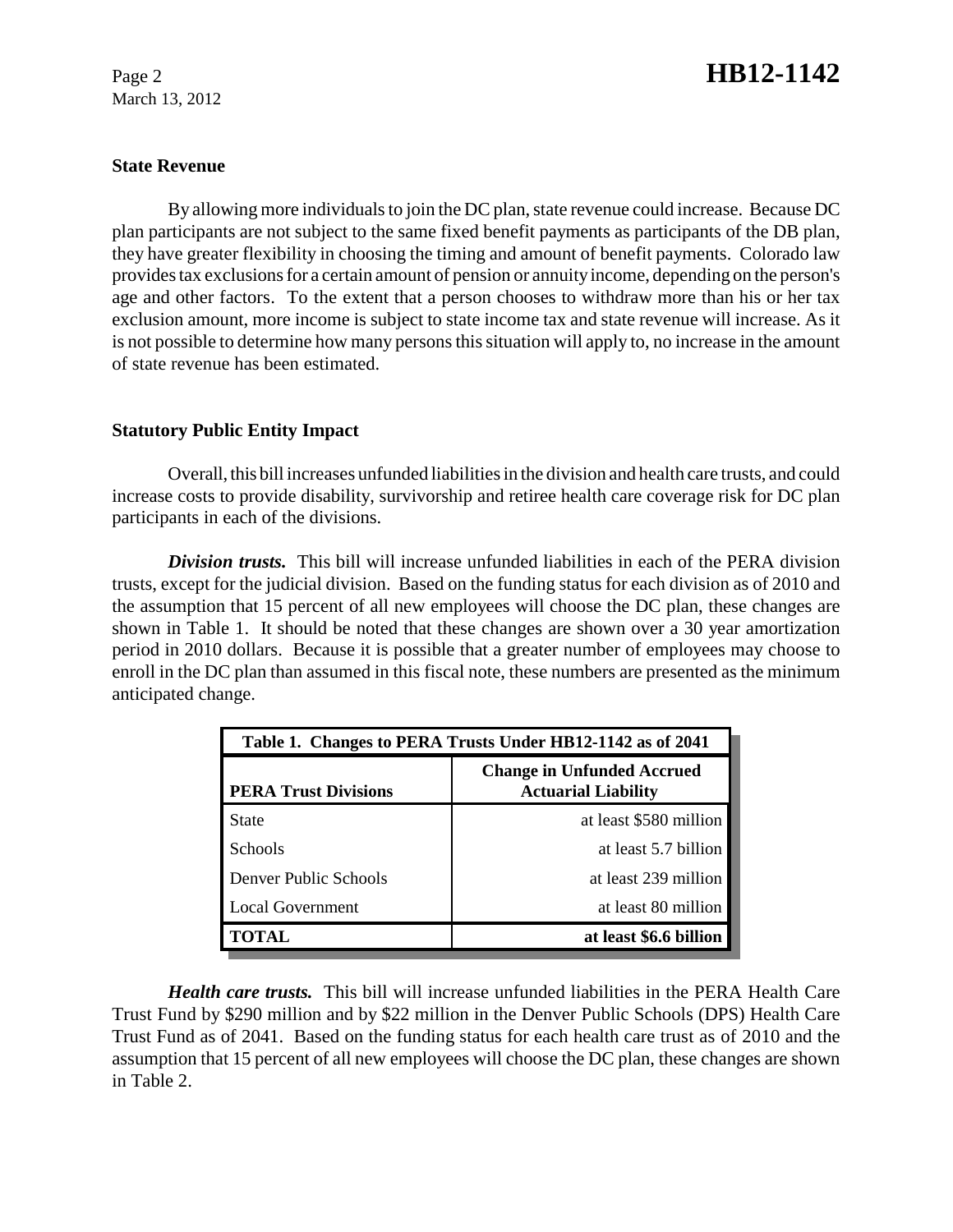| Table 2. Changes to PERA Health Care Trusts Under HB12-1142 as of 2041 |                                                                 |  |  |
|------------------------------------------------------------------------|-----------------------------------------------------------------|--|--|
| <b>PERA Trust Divisions</b>                                            | <b>Change in Unfunded Accrued</b><br><b>Actuarial Liability</b> |  |  |
| Health Care Trust for All Divisions Except DPS                         | \$290 million                                                   |  |  |
| <b>DPS Health Care Trust</b>                                           | 22 million                                                      |  |  |
| <b>TOTAL</b>                                                           | \$322 million                                                   |  |  |

*Disability, survivorship, and retiree health care coverage risk.* Currently, DB participants receive disability, survivorship and retiree health coverage and subsidies, which DC plan participants do not. The cost to provide these benefits to DC plan participants is shown in Table 3.

| Table 3. Costs to Provide Disability, Survivorship, and Retiree Health Care<br><b>Under HB12-1142 as of 2041</b> |                       |  |
|------------------------------------------------------------------------------------------------------------------|-----------------------|--|
| <b>PERA Trust Divisions</b>                                                                                      | <b>Estimated Cost</b> |  |
| <b>State</b>                                                                                                     | \$2,296,000           |  |
| <b>Schools</b>                                                                                                   | 3,160,000             |  |
| Denver Public Schools                                                                                            | 700,000               |  |
| Local Government                                                                                                 | 582,000               |  |
| Judicial                                                                                                         | 80,000                |  |
| <b>TOTAL</b>                                                                                                     | \$6,818,000           |  |

### **State Expenditures**

As discussed in the Statutory Public Entity Impact section below, this bill changes unfunded liabilities in PERA. As of 2041, in the state division only, unfunded liabilities are increased by at least \$580 million. No changes in liabilities are anticipated for the judicial division. The state would also potentially incur costs to address unfunded liabilities in the PERA Health Care Trust (totaling \$290 million), proportional to its membership. In addition, costs could increase by \$2.4 million if the state wishes to provide disability, survivorship, and retiree health care coverage costs to DC plan participants in the state and judicial divisions.

Based on recent legislative actions, the fiscal note assumes that the state would be required to increase employer or employee contributions in order to address shortfalls in unfunded liabilities in the state division and PERA Health Care Trust (which will affect all employers with DB plan members) between now and 2041.